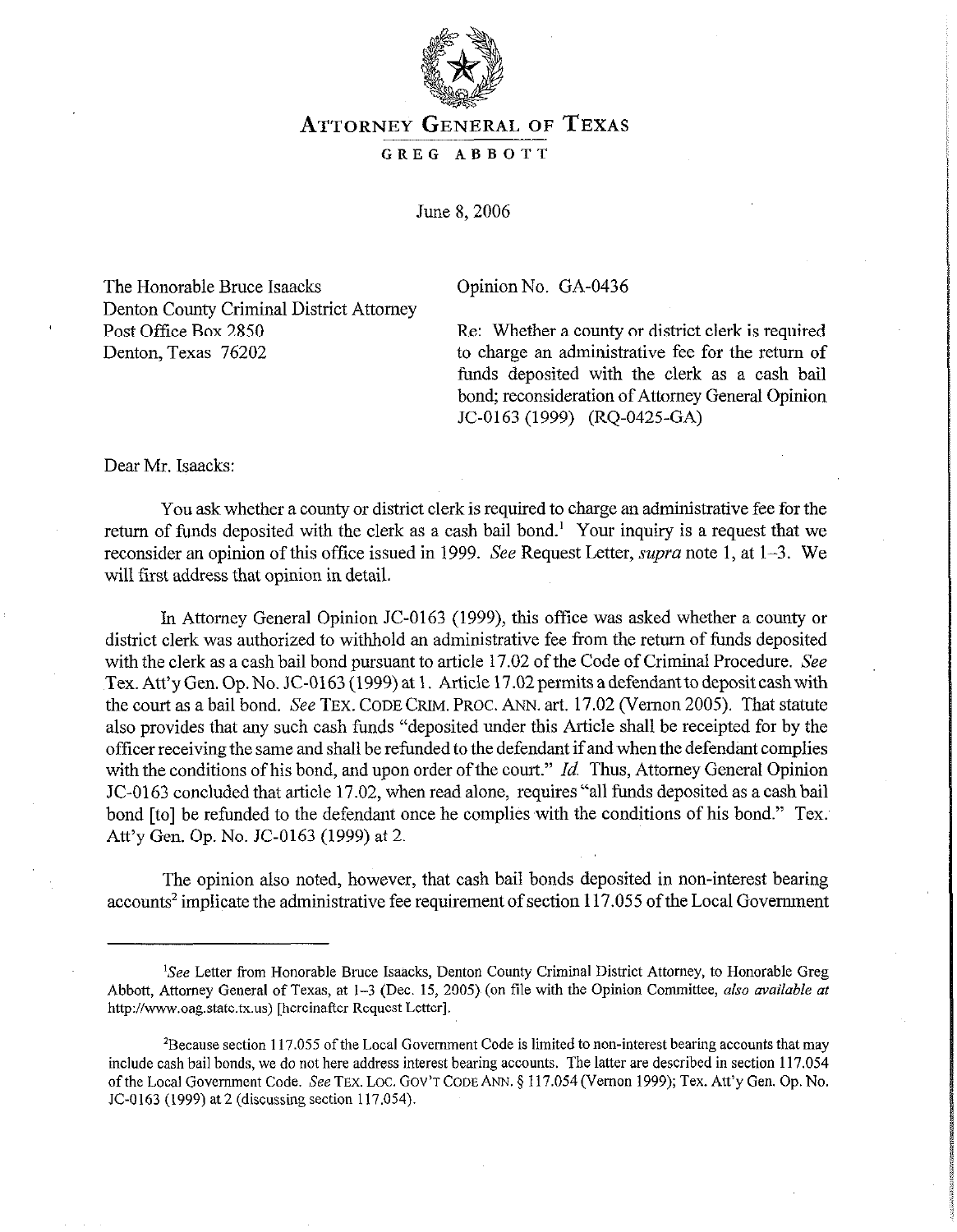Code. See id. at l-4. Section 117.055 of the Local Government Code requires at the time of withdrawal "a county or district clerk to withhold, from certain 'registry funds' deposited with the clerks a fee of five percent, or as much as \$50.00, for accounting and administrative expenses incurred in handling the funds." *Id.* at 2; see TEX. LOC. GOV'T CODE ANN. § 117.055(a) (Vernon Supp. 2005). These "registry funds" include "funds deposited into the registry fund from the following sources: . . . (6) cash bail bonds." See TEX. LOC. GOV'T CODE ANN.  $\S$  117.052(c)(6) (Vernon Supp. 2005).

Thus, Attorney General Opinion JC-0163 found that section 117.055, which requires an administrative fee to be withheld from a cash bail bond refund, was in irreconcilable conflict with article 17.02 of the Code of Criminal Procedure, which requires all cash deposited as a bail bond to be refunded to the defendant, See Tex. Att'y Gen. Op. No. JC-0163 (1999) at 3. The opinion also found that neither section 117.055 nor article 17.02 was the more specific statute "with respect to the treatment of cash bail bond deposits," and as aresult, the statute latest in date of enactment must prevail. *Id.* The opinion declared that because article 17.02 of the Code of Criminal Procedure had been enacted in 1965 and not since amended, and section 117.055 of the Local Government Code had been last amended in 1997, the latter as the later-enacted statute prevailed. See *id.* Accordingly, the opinion concluded that a county or district clerk must, pursuant to section 117.055 of the Local Government Code, withhold an administrative fee from the return of funds deposited as a cash bail bond pursuant to article 17.02 of the Code of Criminal Procedure. See *id.* at 4.

You suggest that Attorney General Opinion JC-0 163 is incorrect because it failed to consider the opinion of the Texas Supreme Court in *Melton* V. *State,* which was issued eight months prior to Opinion JC-0163. See *Melton* v. State, 993 S.W.2d 95 (Tex. 1999). *Melton* applied "provisions of the Local Government Code, the Property Code, and the Code of Criminal Procedure to delineate the duties of county officials regarding unclaimed cash bail bonds." *Melton, 993* S.W.2d at 97.3

For our purposes, the most significant issue the court confronted in *Melton* was a discrepancy between article 17.02 ofthe Code of Criminal Procedure and section 74.101(a) ofthe Property Code, which required a holder of abandoned property as of June 30 of any year, including a county or district clerk, to file a report of the property on or before the following November 1. See *id.* at 101;

TEX. LOC. GOV'T CODE ANN. § 117.002 (Vernon 1999) (emphasis added) (footnote omitted). In Melton, a county clerk had argued that the exemption for cash bail bonds applied to both of the above-quoted sentences. See Melton, 993 S.W.2d at 99. The state, by contrast, contended that the provision exempted cash bail bonds *only* from the automatic reporting and delivery requirement and did not exempt such funds from the sentence regarding the beginning of the dormancy period. See *id.* The court adopted the state's position on this issue. See *id.* 

<sup>&</sup>lt;sup>3</sup>The primary issue in *Melton* concerned the date at which the dormancy period begins to run for unclaimed cash bail bonds. See Melton, 993 S.W.2d at 99. Section 117.002 of the Local Government Code declares that

<sup>[</sup>a]ny funds deposited under this chapter, *except cash bail bonds*, that are presumed abandoned under Chapter 72, 73, or 75, Property Code, shall be reported and delivered by the county or district clerk... without further action by any court. The dormancy period for funds deposited under this chapter begins on [one of the alternative dates described].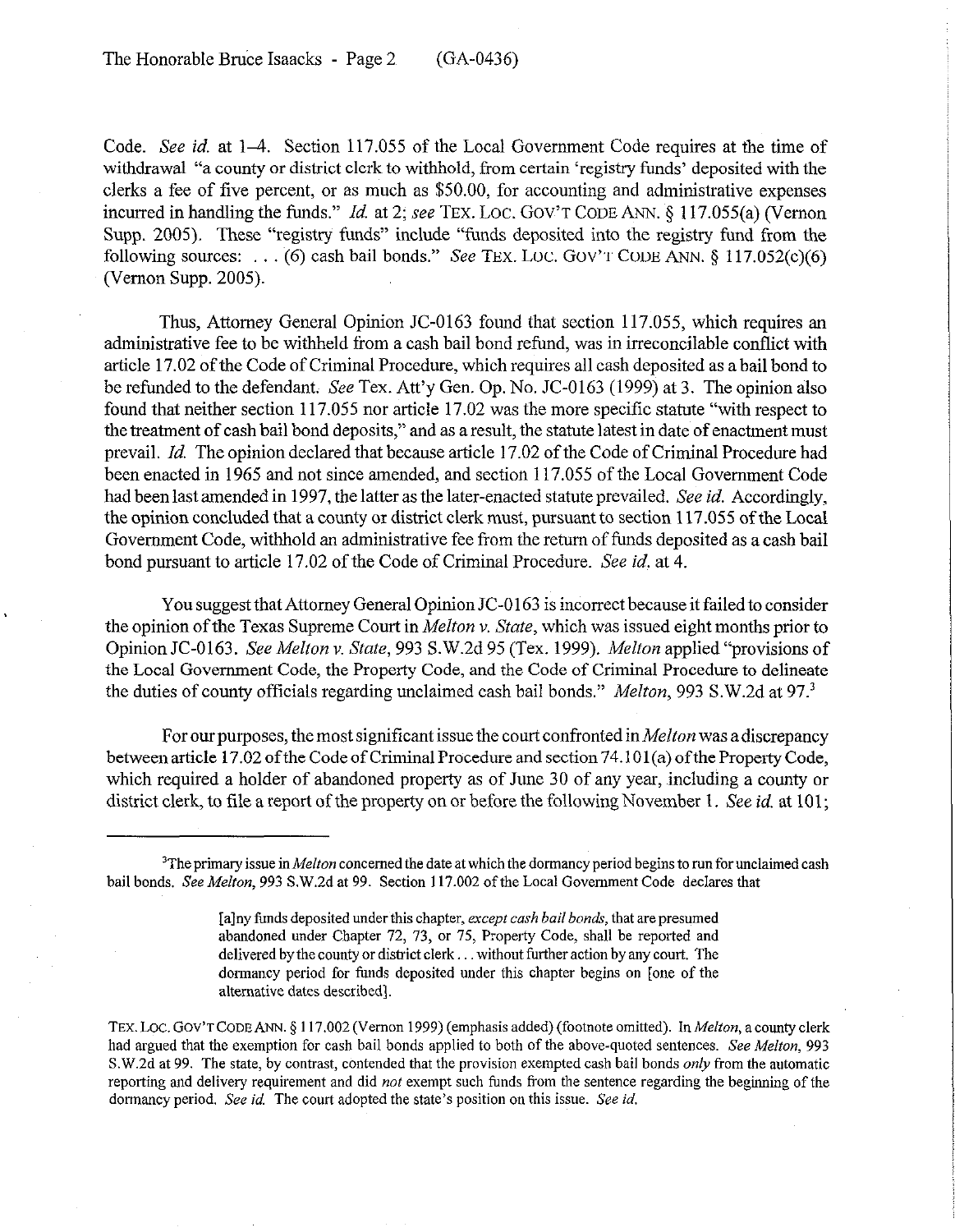TEx. PROP. CODE ANN. \$ 74.101(a) (Vernon Supp. 2005). Moreover, section 74.301(a) of the Property Code required a holder to deliver abandoned property to the Comptroller along with the report required by section 74.101(a). See *Melton, 993* S.W.2d at 101; TEX. PROP. CODE ANN.  $\S$  74.101(a), .301(a) (Vernon Supp. 2005). By contrast, article 17.02 of the Code of Criminal Procedure declares that cash bail bonds shall be released only "upon order of the court." TEX. CODE GRIM. PROC. ANN. art. 17.02 (Vernon 2005); see *also Melton, 993* S.W.2d at 101. Thus, *Melton*  concluded that article 17.02 of the Code of Criminal Procedure, which "speaks specifically to the release of cash bail bonds . . . controls over the more general Property Code provisions regarding delivery of abandoned property." *Melton, 993* S.W.2d at 102.

You contend that the Texas Supreme Court's analysis in *Melton* of the conflict between article 17.02 of the Code of Criminal Procedure and the relevant Property Code provisions should have been applied to the conflict between article 17.02 and section 117.055 of the Local Government Code as described in Attorney General Opinion JC-0163. See Request Letter, supra note 1, at 2. Using that analysis, you suggest that because article 17.02 speaks specifically to the refund of cash bail bonds, whereas section 117.055 addresses generally the clerk's withholding of a fee to compensate the county for the accounting and administrative expenses incurred in handling registry funds, article 17.02 is the more specific statute. See *id.* Under such reading, article 17.02's requirement that the entire amount of a cash bail bond be refunded to a defendant would prevail over the clerk's authority to withhold an administrative fee under section 117.055. See *id.* 

This argument, however, is misplaced. The Property Code provisions addressed in *Melton*  were part of chapter 74, which dealt with the "Report, Delivery, and Claims Process" of property that is presumed abandoned. See TEX. PROP. CODE ANN. §§ 74.001-,710 (Vernon 1995 & Supp. 2005). Section 74.001(a) thereof states that "[elxcept as provided by subsection (b), this chapter applies to a holder of property that is presumed abandoned under Chapter 72, Chapter 73, or Chapter 75." *Id.* § 74.001(a) (Vernon Supp. 2005). Nowhere in chapter 74 of the Property Code, or more generally, in title 6, which deals with unclaimed property, is there a reference to cash bail bonds. See *id.* § 5 71.001–76.704 (Vernon 1995 & Supp. 2005) (title 6, Property Code, chapters 71 through *76).* 

By contrast, section 117.055 of the Local Government Code is apart of chapter 117, entitled "Depositories for Certain Trust Funds and Court Registry Funds," and more specifically part of subchapter C thereof, relating to "Depository Accounts." TEX. LOC. GOV'T CODE ANN.  $\S$ § 117.052–  $0.058$  (Vernon 1999 & Supp. 2005). As we have indicated, section 117.052(c) provides that a "clerk is responsible for funds deposited into the registry fund from the following sources: . (6) cash bail bonds." *Id.* § 117.052(c)(6) (Vernon Supp. 2005). *Melton* did not allude to any conflict between article 17.02 of the Code of Criminal Procedure and chapter 117 of the Local Government Code. Indeed, the Texas Supreme Court there noted that

> $[s]$  ection 117.052(c) of the Local Government Code provides that the clerk is "responsible" for registry funds, which includes cash bail bonds. Section 117.0521 states that a clerk acts in a "custodial capacity" in relation to registry funds. Finally, section 117.052(a)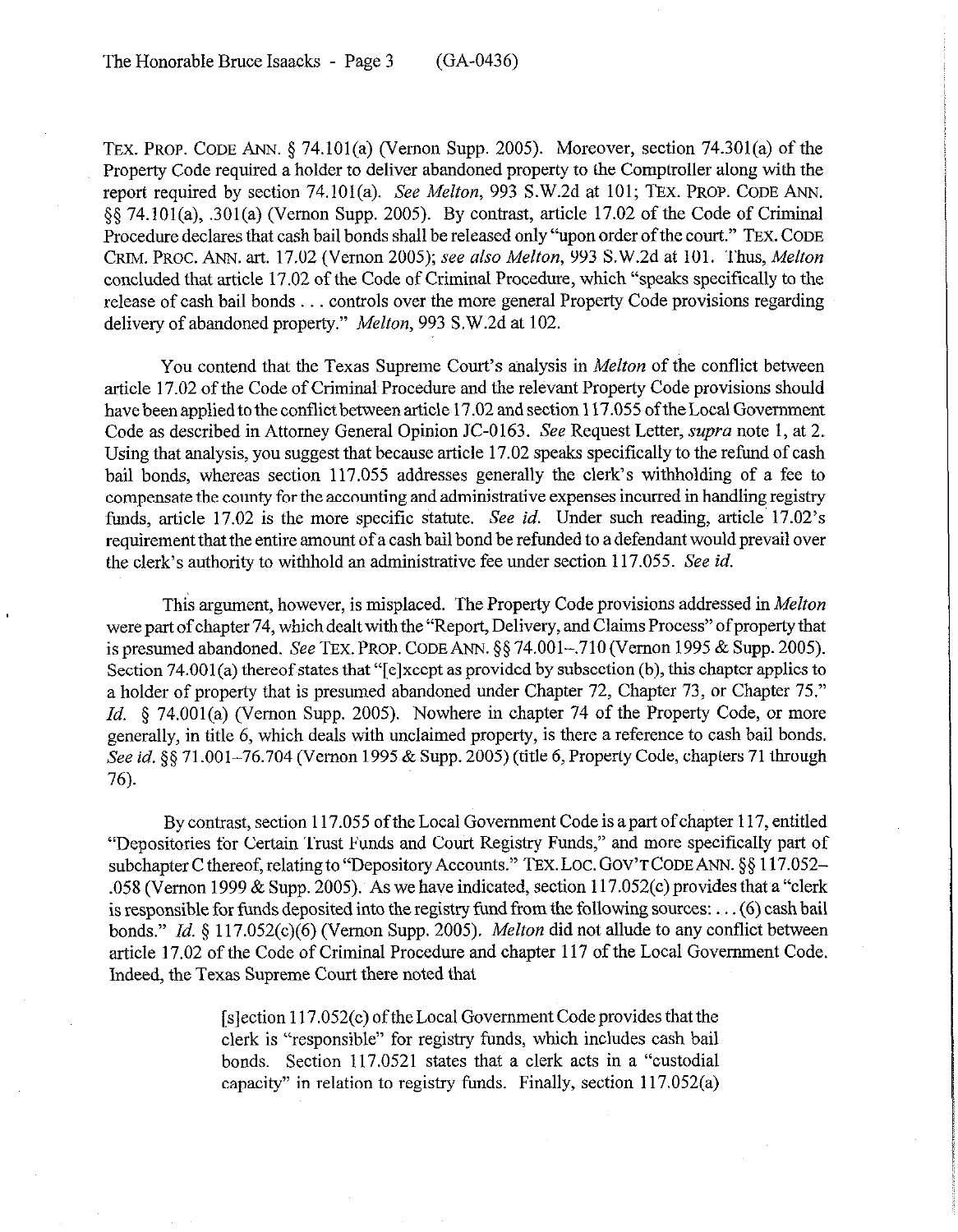requires the clerk to place money deposited into the court registry in the county's depository if the clerk is to have "legal custody" of the money for more than three days.

*Melton,* 993 S.W.2d at 101 (citations omitted).

Thus, the court's discussion in *Melton* does not provide any basis for analogizing the conflict between article 17.02 of the Code of Criminal Procedure and the relevant Property Code provisions to the conflict between article 17.02 and section 117.055 of the Local Government Code described in Opinion JC-0 163. In our view, it *is* apparent that the deduction of the administrative fee required by section 117.055 necessarily provides for that deduction from registry funds deposited as cash bail bonds. Consequently, we agree with the conclusion of Attorney General Opinion JC-0163. Both article 17.02 of the Code of Criminal Procedure and section 117.055 of the Local Government Code are specific statutes that deal with the refund of cash bail bonds. The only difference between the two provisions is that section 117.055 requires the deduction of an administrative fee from the refund. This requirement of a deduction means that the two statutes are in irreconcilable conflict with each other. Neither is the more specific statute. Accordingly, we cannot rely on the rule of construction that declares that when two statutes are in conflict, the more specific statute prevails over the more general statute. *See State v. McKinney*, 803 S.W.2d 374, 376 (Tex. App.—Houston [ 14th Dist.] 1990, no writ). The Code Construction Act provides that "if statutes enacted at the same or different sessions of the legislature are irreconcilable, the statute latest in date of enactment prevails." TEX. GOV'T CODE ANN. 5 311.025(a) (Vernon 2005).

In Attorney General Opinion JC-0163, section 117.055 was found to be the later-enacted statute.<sup>4</sup> See Tex. Att'y Gen. Op. No. JC-0163 (1999) at 3. We note that article 17.02 has not been amended subsequent to the issuance of Attorney General Opinion JC-0163 (1999). See TEX. CODE CRJM. PROC. ANN. art. 17.02 (Vernon 2005). Consequently, section 117.055 remains the laterenacted statute. As a result, we conclude that a county or district clerk, pursuant to section 117.055 of the Local Government Code, is required to charge an administrative fee for the return of funds deposited with the clerk as a cash bail bond.

<sup>&#</sup>x27;You also suggest that Attorney General Opinion X-0163 "fails to address the issue that the substantive bond forfeiture law is criminal in nature" and cite for this proposition the Texas Supreme Court's opinion in *Camacho v.*  Samaniego, 831 S.W.2d 804 (Tex. 1992). Request Letter, *supra* note 1, at 2. That opinion considered the right of a county to impose a bond approval fee. See *Carnacho,* 83 1 S.W.2d at 805. The opinion declared that "[clhapter 118 of the Local Government Code . . . does not authorize the commissioners court to set fees in criminal matters"; therefore, "the criminal bail bond fee in El Paso is not authorized by statute and is thus impermissible." Id. at 812. By contrast, Local Government Code chapter 117, subchapter C, as we have indicated, specifically includes "cash bail bonds" within the category of "registry funds" from which an administrative fee may be deducted. See TEX. LOC. GOV'T CODE ANN. §§ 117.052(c)(6), .055(a) (Vernon Supp. 2005). Moreover, the Texas Supreme Court's opinion in *Melton* expressly notes that cash bail bonds are included within those registry funds to which chapter 117 applies. Melton, 993 S.W.2d at 101.